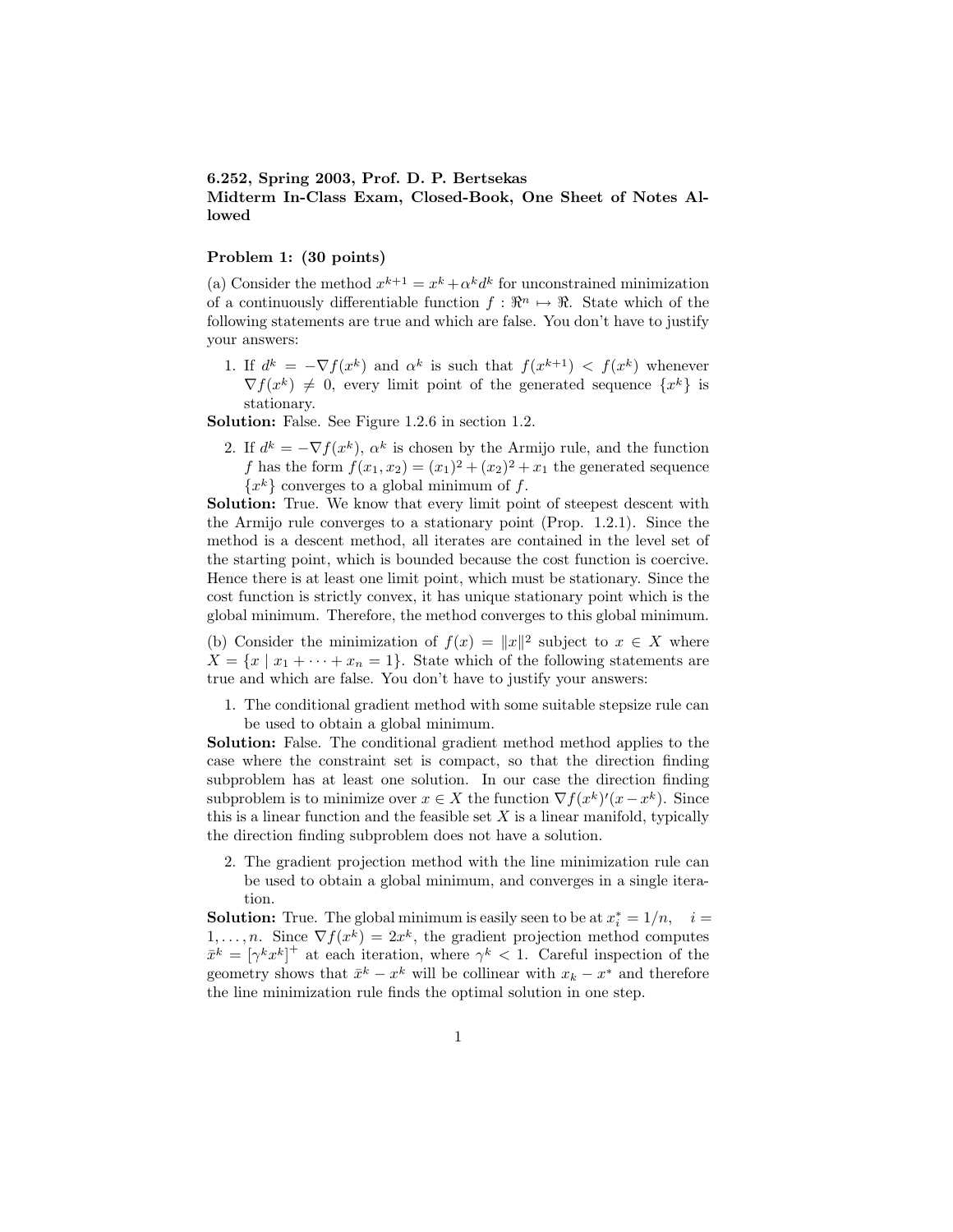3. The constrained version of Newton's method with stepsize equal to 1 can be used to obtain a global minimum, and converges in a single iteration.

**Solution:** True. We are minimizing a strictly convex quadratic, so the constrained version of Newton's method will be exact.

## **Problem 2: (35 points)**

Consider the 2-dimensional function  $f(x, y) = (y - x^2)^2 - x^2$ .

- (a) Show that *f* has only one stationary point, which is neither a local maximum nor a local minimum.
- (b) Consider the minimization of *f* subject to no constraint on *x* and the constraint  $-1 \leq y \leq 1$  on *y*. Show that there exists at least one global minimum and find all global minima.

**Solution:** (a) We have

$$
\nabla f(x,y) = \begin{pmatrix} -4xy + 4x^3 - 2x \\ 2y - 2x^2 \end{pmatrix} \qquad \nabla^2 f(x,y) = \begin{pmatrix} -4y + 12x^2 - 2 & -4x \\ -4x & 2 \end{pmatrix}
$$

Hence the only stationary point of  $f$  is  $(0,0)$ , where

$$
\nabla^2 f(0,0) = \begin{pmatrix} -2 & 0\\ 0 & 2 \end{pmatrix}
$$

Since  $\nabla^2 f(0,0)$  has a positive and a negative eigenvalue,  $(0,0)$  is neither a local maximum nor a local minimum.

(b) It can be seen that the level sets  $\{(x, y) | f(x, y) \leq \gamma, -1 \leq y \leq 1\}$ are compact for all  $\gamma$  for which they are nonempty, so a global minimum must exist by Weierstrass' Theorem [Prop.  $A.8(3)$  – note that alternative arguments based on Prop. A.8 are possible]. There are three possibilities for a global minimum (*x*∗*, y*∗):

- (1)  $-1 < y^* < 1$ . In this case, by part (a), we must have  $x^* = y^* = 0$ , which is not a local minimum as established in part (a).
- (2)  $y^* = 1$ . In this case,  $x^*$  must be an unconstrained minimum of  $f(x, 1)$ , which leads to the equation

$$
0 = \nabla_x f(x, 1) = -4x + 4x^3 - 2x = x(4x^2 - 6)
$$

There are three possibilities: (a)  $x^* = 0$ , leading to a cost  $f(0, 1) = 1$ , (b)  $x^* = \sqrt{3/2}$ , leading to a cost  $f(\sqrt{3/2}, 1) = \frac{-5}{4}$ , (c)  $x^* = -\sqrt{3/2}$ , leading also to a cost  $f(-\sqrt{3/2}, 1) = \frac{-5}{4}$ 

(3)  $y^* = -1$ . In this case,  $x^*$  must be an unconstrained minimum of  $f(x, -1)$ , which leads to the equation

$$
0 = \nabla_x f(x, -1) = 4x + 4x^3 - 2x = x(4x^2 + 2)
$$